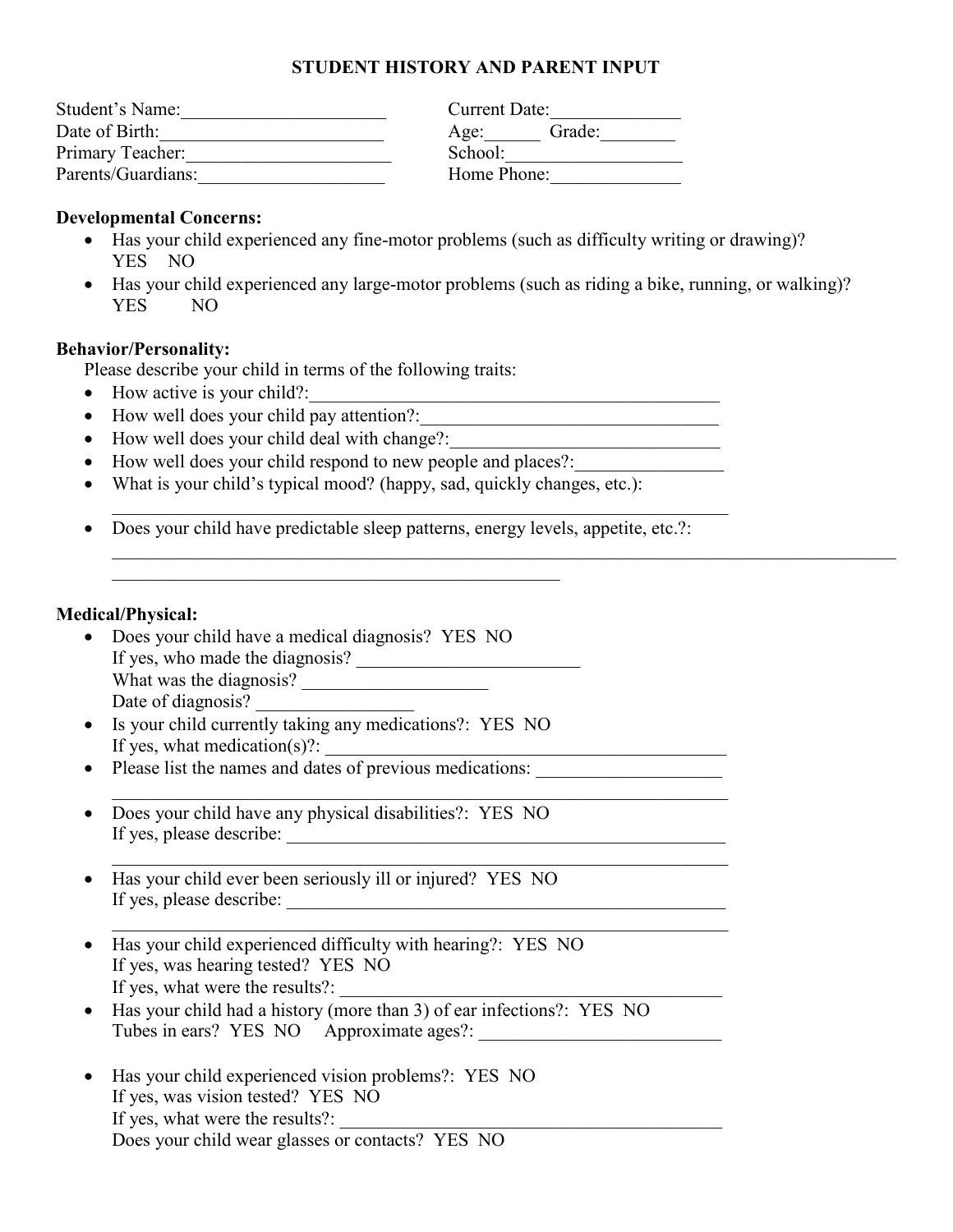Please describe any important medical issues or information:

 $\mathcal{L}_\text{max}$  and  $\mathcal{L}_\text{max}$  and  $\mathcal{L}_\text{max}$  and  $\mathcal{L}_\text{max}$  and  $\mathcal{L}_\text{max}$ 

| <b>Dates:</b> | Location:        | Grade: | <b>Comments:</b> |
|---------------|------------------|--------|------------------|
| Dates:        | Location:        | Grade: | <b>Comments:</b> |
| Dates:        | Location:        | Grade: | <b>Comments:</b> |
| Dates:        | Location:        | Grade: | <b>Comments:</b> |
| Dates:        | <b>Location:</b> | Grade: | <b>Comments:</b> |
| Dates:        | Location:        | Grade: | <b>Comments:</b> |

**\_\_\_\_\_\_\_\_\_\_\_\_\_\_\_\_\_\_\_\_\_\_\_\_\_\_\_\_\_\_\_\_\_\_\_\_\_\_\_\_\_\_\_\_\_\_\_\_\_\_\_\_\_\_\_\_\_\_\_\_\_\_\_\_\_\_\_\_\_\_\_\_\_\_\_\_\_\_\_\_\_\_\_\_\_\_\_\_\_\_**

 $\mathcal{L}_\mathcal{L} = \mathcal{L}_\mathcal{L} = \mathcal{L}_\mathcal{L} = \mathcal{L}_\mathcal{L} = \mathcal{L}_\mathcal{L} = \mathcal{L}_\mathcal{L} = \mathcal{L}_\mathcal{L} = \mathcal{L}_\mathcal{L} = \mathcal{L}_\mathcal{L} = \mathcal{L}_\mathcal{L} = \mathcal{L}_\mathcal{L} = \mathcal{L}_\mathcal{L} = \mathcal{L}_\mathcal{L} = \mathcal{L}_\mathcal{L} = \mathcal{L}_\mathcal{L} = \mathcal{L}_\mathcal{L} = \mathcal{L}_\mathcal{L}$  $\mathcal{L}_\mathcal{L} = \{ \mathcal{L}_\mathcal{L} = \{ \mathcal{L}_\mathcal{L} = \{ \mathcal{L}_\mathcal{L} = \{ \mathcal{L}_\mathcal{L} = \{ \mathcal{L}_\mathcal{L} = \{ \mathcal{L}_\mathcal{L} = \{ \mathcal{L}_\mathcal{L} = \{ \mathcal{L}_\mathcal{L} = \{ \mathcal{L}_\mathcal{L} = \{ \mathcal{L}_\mathcal{L} = \{ \mathcal{L}_\mathcal{L} = \{ \mathcal{L}_\mathcal{L} = \{ \mathcal{L}_\mathcal{L} = \{ \mathcal{L}_\mathcal{$  $\mathcal{L}_\mathcal{L} = \{ \mathcal{L}_\mathcal{L} = \{ \mathcal{L}_\mathcal{L} = \{ \mathcal{L}_\mathcal{L} = \{ \mathcal{L}_\mathcal{L} = \{ \mathcal{L}_\mathcal{L} = \{ \mathcal{L}_\mathcal{L} = \{ \mathcal{L}_\mathcal{L} = \{ \mathcal{L}_\mathcal{L} = \{ \mathcal{L}_\mathcal{L} = \{ \mathcal{L}_\mathcal{L} = \{ \mathcal{L}_\mathcal{L} = \{ \mathcal{L}_\mathcal{L} = \{ \mathcal{L}_\mathcal{L} = \{ \mathcal{L}_\mathcal{$ 

\_\_\_\_\_\_\_\_\_\_\_\_\_\_\_\_\_\_\_\_\_\_\_\_\_\_\_\_\_\_\_\_\_\_\_\_\_\_\_\_\_\_\_\_\_\_\_\_\_\_\_\_\_\_\_\_\_\_\_\_\_\_\_\_\_\_\_\_\_\_\_\_\_\_\_\_\_\_\_\_\_\_\_\_

**If Yes Where and When? :<br>Dates:** Grade: Location: **Dates: \_\_\_\_\_\_\_\_\_\_\_\_\_Grade: \_\_\_\_\_\_\_ Location: \_\_\_\_\_\_\_\_\_\_\_\_\_\_\_\_\_\_\_\_\_\_\_\_\_\_\_\_\_\_\_\_\_\_\_\_\_\_\_\_\_\_\_\_\_\_\_\_ What area of eligibility was student served under?** 

| Does your child exhibit the following behaviors at school? |     |    |                               |     |    |
|------------------------------------------------------------|-----|----|-------------------------------|-----|----|
|                                                            | yes | no |                               | yes | no |
| Shouting Out                                               |     |    | Pays Attention                |     |    |
| Impulsivity                                                |     |    | Good Effort                   |     |    |
| Poor Study Skills                                          |     |    | Problems with Peers           |     |    |
| Distractibility                                            |     |    | Completes Homework            |     |    |
| <b>Temper Tantrums</b>                                     |     |    | <b>Understands Homework</b>   |     |    |
| Takes Turns                                                |     |    | Sits Still                    |     |    |
| Is Organized                                               |     |    | Good Memory                   |     |    |
| Good Handwriting                                           |     |    | Can Finish Work In Time Given |     |    |

Please list any academic concerns (reading, writing, math, general understanding, etc.):

How long has your son/daughter struggled academically?: \_\_\_\_\_\_\_\_\_\_\_\_\_\_\_\_\_\_\_\_\_\_\_\_

Please specify any concerns you have about your child's progress in the following areas:

- Health:  $\overline{\phantom{a} \qquad \qquad }$
- Behavior: \_\_\_\_\_\_\_\_\_\_\_\_\_\_\_\_\_\_\_\_\_\_\_\_\_\_\_\_\_\_\_\_\_\_\_\_\_\_\_\_\_\_\_\_\_\_\_\_\_\_\_\_\_\_\_\_\_
- Noncompliance:
- Attitude: \_\_\_\_\_\_\_\_\_\_\_\_\_\_\_\_\_\_\_\_\_\_\_\_\_\_\_\_\_\_\_\_\_\_\_\_\_\_\_\_\_\_\_\_\_\_\_\_\_\_\_\_\_\_\_\_\_\_
- Participating in Family Activities: \_\_\_\_\_\_\_\_\_\_\_\_\_\_\_\_\_\_\_\_\_\_\_\_\_\_\_\_\_\_\_\_\_\_\_\_\_\_
- Other:  $\overline{\phantom{a}}$

Please specify what has been tried in the areas of concern:

- Parent-School Contacts: \_\_\_\_\_\_\_\_\_\_\_\_\_\_\_\_\_\_\_\_\_\_\_\_\_\_\_\_\_\_\_\_\_\_\_\_\_\_\_\_\_\_\_\_\_\_
- Tutoring or Summer School: \_\_\_\_\_\_\_\_\_\_\_\_\_\_\_\_\_\_\_\_\_\_\_\_\_\_\_\_\_\_\_\_\_\_\_\_\_\_\_\_\_\_